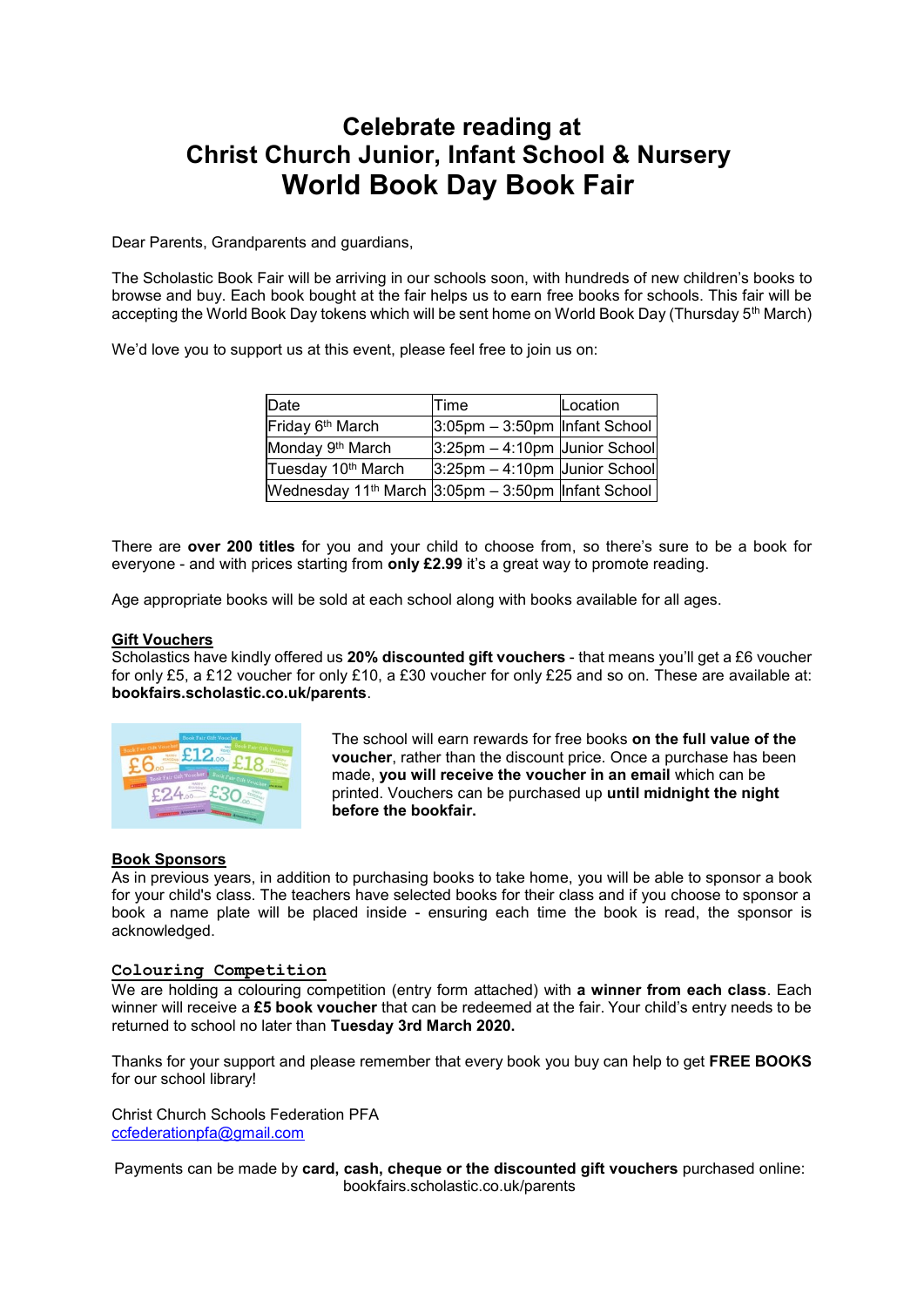

Name:

Class: